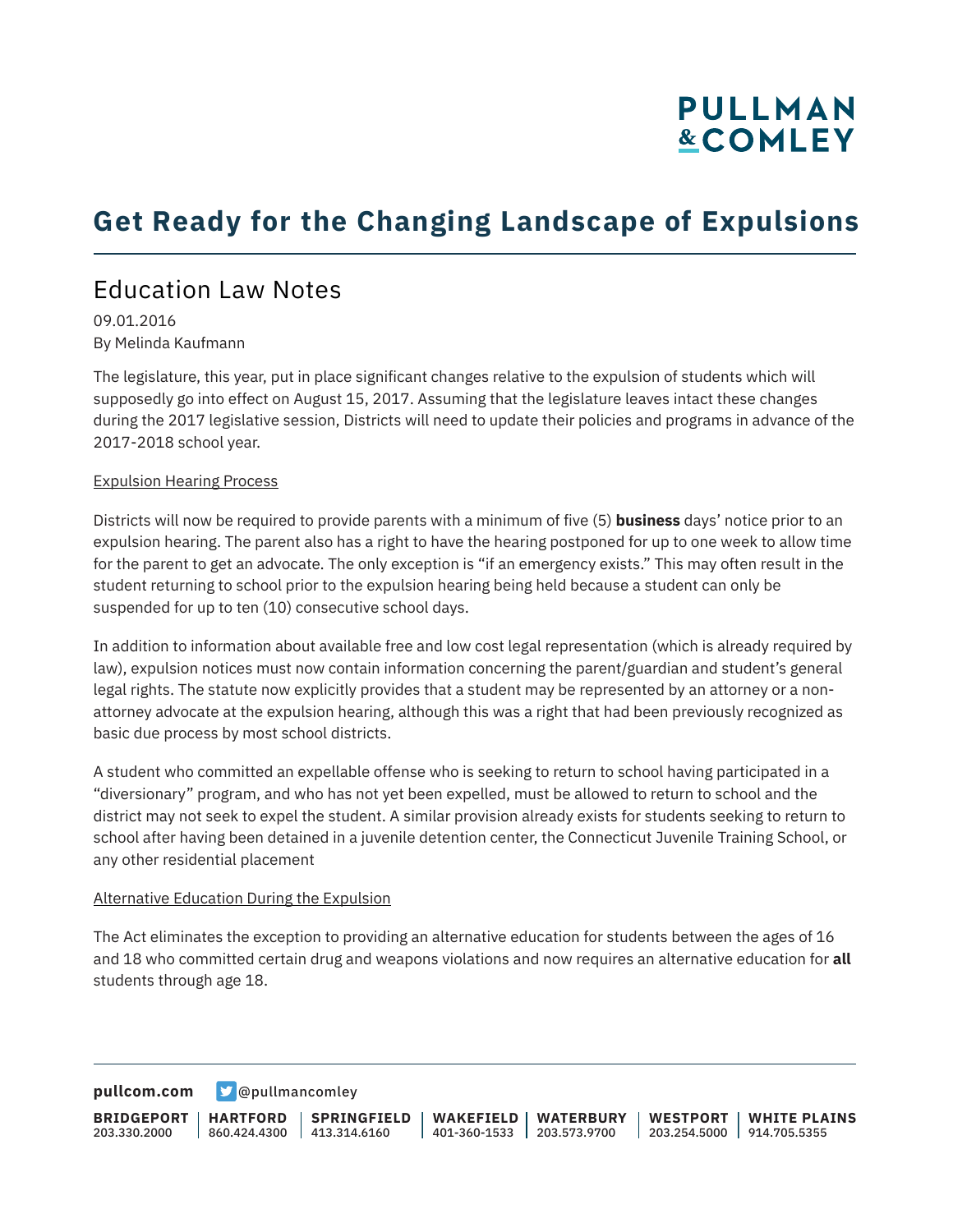# **PULLMAN &COMLEY**

### Get Ready for the Changing Landscape of Expulsions

Perhaps the most impactful change (educationally and fiscally) is that children under the age of sixteen (16) must be provided an alternative education during expulsion that includes:

- 1. 180 school days per year, and a minimum of 900 hours total per year (which is an average of five (5) hours of instruction per day); and
- 2. Each student must have an individualized learning plan

This revision presents a significant increase over what had been the norm. Children between the ages of sixteen (16) and eighteen (18), expelled for the first time, who wish to continue their education, must be offered an alternative education that meets the same criteria if he or she complies with the conditions established by his or her local or regional school board. Students age seventeen or older may be placed in an adult education program for purposes of alternative education.

### Additional Requirements Related to Weapons and Drugs

The Act expands the school's police reporting requirement for certain offenses. In addition to required reporting for possession of a firearm, it will also be required for deadly weapons, dangerous instrument and marital arts weapons.

If a student is expelled for sale or distribution of a controlled substance, whose manufacture, distribution, sale, prescription, dispensing, transporting or possessing with intent to sell or dispense, offer or administer is subject to criminal penalties, the board of education must refer the student to an appropriate state or local agency for rehabilitation, intervention or job training and inform the agency of its action.

### Changes to Truancy Statute

The Act also makes changes to the truancy provisions. Effective August 15, 2017, the Act eliminates a child's truancy as permissible grounds for filing a "Family with Service Needs" complaint. It requires that schools with a disproportionately high truancy rate implement (by August 15, 2018) an approved intervention model, to be developed by the Connecticut State Department of Education. The school district will then be required to revise its truancy policy to reflect this intervention model.

School districts need to review and update their policies and programs prior to August 15, 2017 regarding expulsion, discipline and truancy in order to comply with these new provisions. Stay tuned for additional developments. For a full listing and analysis of legislative enactments affecting Connecticut public schools, please feel free to request a copy of the firm's annual legislative summary by contacting Mandy Buckley at mbuckley@pullcom.com.

### **Posted in** Board of Education, Privacy, State Legislation, Teachers